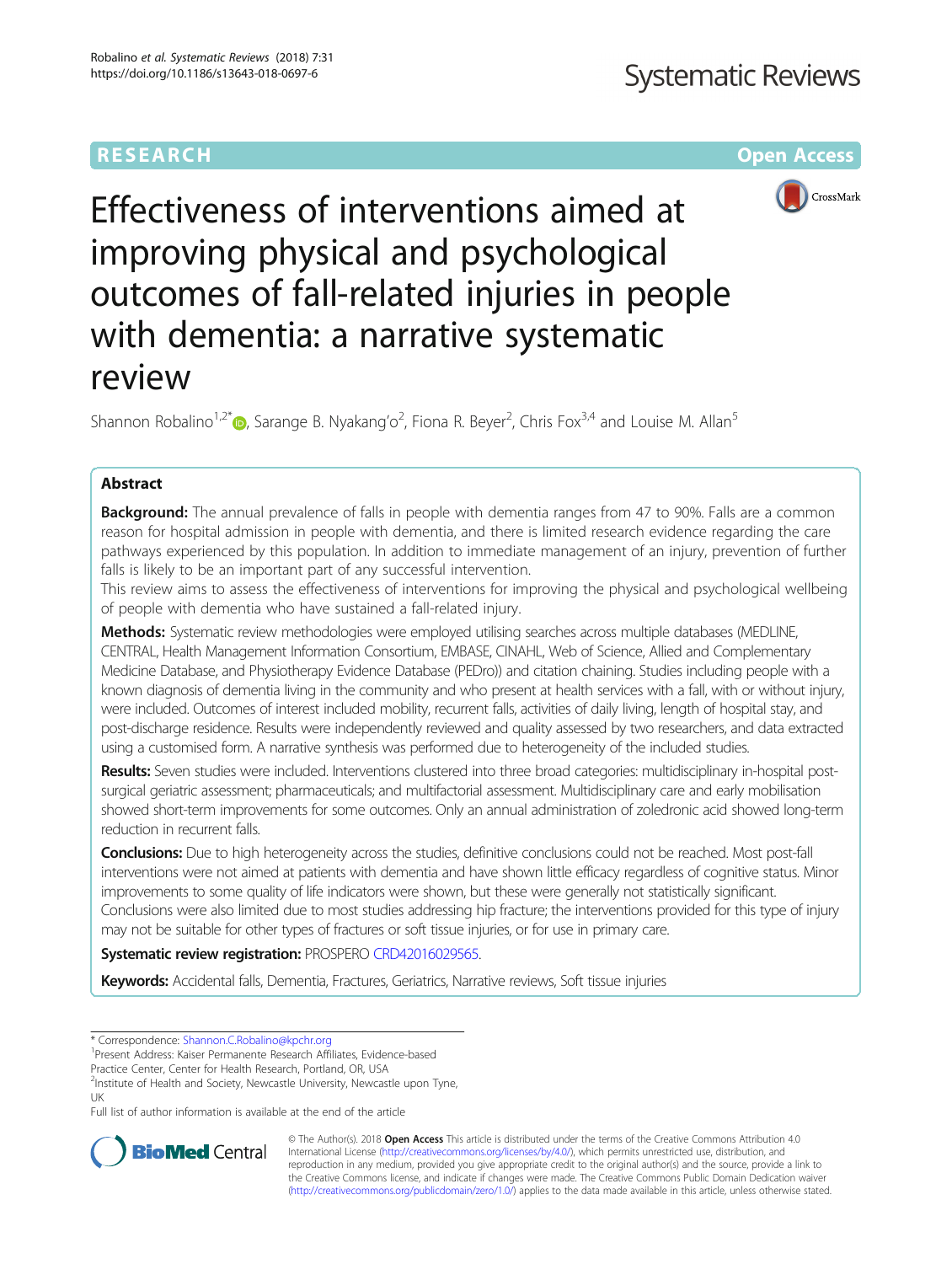## Background

In 2014, an estimated 850,000 people were living with dementia in the United Kingdom [[1\]](#page-9-0), 70% of whom were living in their own homes [[2](#page-9-0)]. The annual prevalence of falls in people with dementia (PWD) ranges from [4](#page-9-0)7 to 90%  $[3, 4]$  $[3, 4]$  $[3, 4]$ , depending on dementia subtype; those living in their own home sustain almost 10 times more incident falls than those with a cognitive impairment, and their falls are more likely to be injurious [[4\]](#page-9-0). Dementia is an independent risk factor for experiencing a serious injury (e.g. fracture or head injury) related to a fall [[4](#page-9-0)]. A recent Australian study indicates the most common fracture-related injury in dementia patients is to the hip followed by the trunk [[5\]](#page-9-0). Other common serious injuries not resulting in a fracture in PWD include those to the head and neck, lower limbs, and traumatic brain injury [[5](#page-9-0)]. Compared to other patients, PWD are typically at greater risk of hospitalisation, prolonged hospital stays, increased care demands, and incomplete recovery after a fall [\[6](#page-9-0)].

Dementia is generally initially assessed with cognitive screening tests (e.g. the Mini Mental State Exam (MMSE)) and performance of Activities of Daily Living (ADLs) (e.g. bathing, dressing, mobility). Depending on the outcomes of these assessments, a diagnosis may be given ranging from mild to moderate to severe. Mild forms of dementia indicate the person can perform most ADLs without assistance while a person with severe dementia may be completely dependent on a carer to perform all ADLs.

There is limited research evidence regarding the care pathways experienced by PWD presenting with a fallrelated injury, although it is known that falls are a common reason for hospital admission in people with dementia [[7\]](#page-9-0) with a third of those sustaining only soft tissue injuries, not fractures [\[5](#page-9-0), [8\]](#page-9-0). Comorbid factors are more likely to be present in people with dementia [\[9](#page-9-0)] and include an underlying acute medical cause of the fall, delirium, inability to mobilise, and carer stress or lack of ability to support them after the fall. Up to 40% of people presenting to the emergency services (ES) have a cognitive disorder  $[10]$  $[10]$ , which is a barrier to good emergency care thereby resulting in preventable admissions. A recent review found that the evidence underpinning the management of PWD in the ES reflects expert opinion rather than controlled trials [\[10](#page-9-0)], and there is a paucity of evidence-based pathways for hospital care [\[11](#page-9-0)]. Staff often perceives PWD as less capable of rehabilitation due to lack of person-centred supportive strategies [[12\]](#page-9-0). PWD presenting to ES and those admitted to hospital are therefore currently managed using services not designed to meet their needs; we believe a successful intervention would improve

care in the ES and may reduce or shorten hospital admissions.

Furthermore, some PWD with fall-related injuries may not present to ES or may present directly to primary care, and a majority of injuries sustained are minor soft tissue injuries which may not require medical attention [\[4](#page-9-0)]. A successful intervention must therefore also work for PWD whose care is managed in the community. Improvements in the management of fallrelated injuries might reduce further complications for PWD and carers by improving physical recovery, ameliorating fear of falling, and psychological morbidity [\[13](#page-9-0)], all of which may lead the person to restrict their mobility. Restriction of mobility results in deconditioning and a cycle of further loss of mobility and frailty.

In addition to immediate management of an injury, prevention of further falls is likely to be an important part of any successful intervention. For older people without dementia, it has been reported that a multifactorial intervention by a specialist falls service will prevent further falls [[14](#page-9-0), [15](#page-9-0)]. Although the components of such an intervention are usually directed at known risk factors for falls, these methods have not been shown to be consistently effective in PWD [[16](#page-9-0)] and indeed there are trials which have shown no benefit  $[17, 18]$  $[17, 18]$  $[17, 18]$  $[17, 18]$  $[17, 18]$ . The primary reasons for this may be that risk factors for falls may differ in PWD or be more frequent in or specific to dementia, e.g. wandering [[19](#page-9-0)], Parkinsonism [\[20,](#page-9-0) [21\]](#page-10-0), severity of cognitive impair-ment [\[20\]](#page-9-0), and functional impairment [[22](#page-10-0)].

In summary, PWD have complex needs which are not fully met by existing services. Several recent reviews address fall risk and fall prevention in cognitively impaired older people and PWD [\[16](#page-9-0), [23](#page-10-0)–[26](#page-10-0)]. The aim of this paper is to perform a systematic review and meta-analysis of the current research evidence for effectiveness of interventions intended to improve the physical and psychological wellbeing of PWD who have sustained a fall-related injury of any kind. The primary outcomes of interest are measures of performance-oriented assessment of mobility (e.g. Tinetti score) and measures of performance in ADLs (e.g. Barthel score). Secondary outcomes of interest are length of hospital stay, place of discharge post-intervention, recurrent fall or injury, and readmission to hospital. We are interested in measures up to 3 months post-intervention though timings are variable based on what is reported in the studies. This review also forms part of a larger study funded by the National Institutes of Health Research on the development of a complex intervention to improve the outcome of fallrelated injuries in PWD living in their own homes.

## Methods

## Protocol and registration

The protocol for this review was registered with PROSPERO (CRD42016029565) [\[27](#page-10-0)]. The review is described according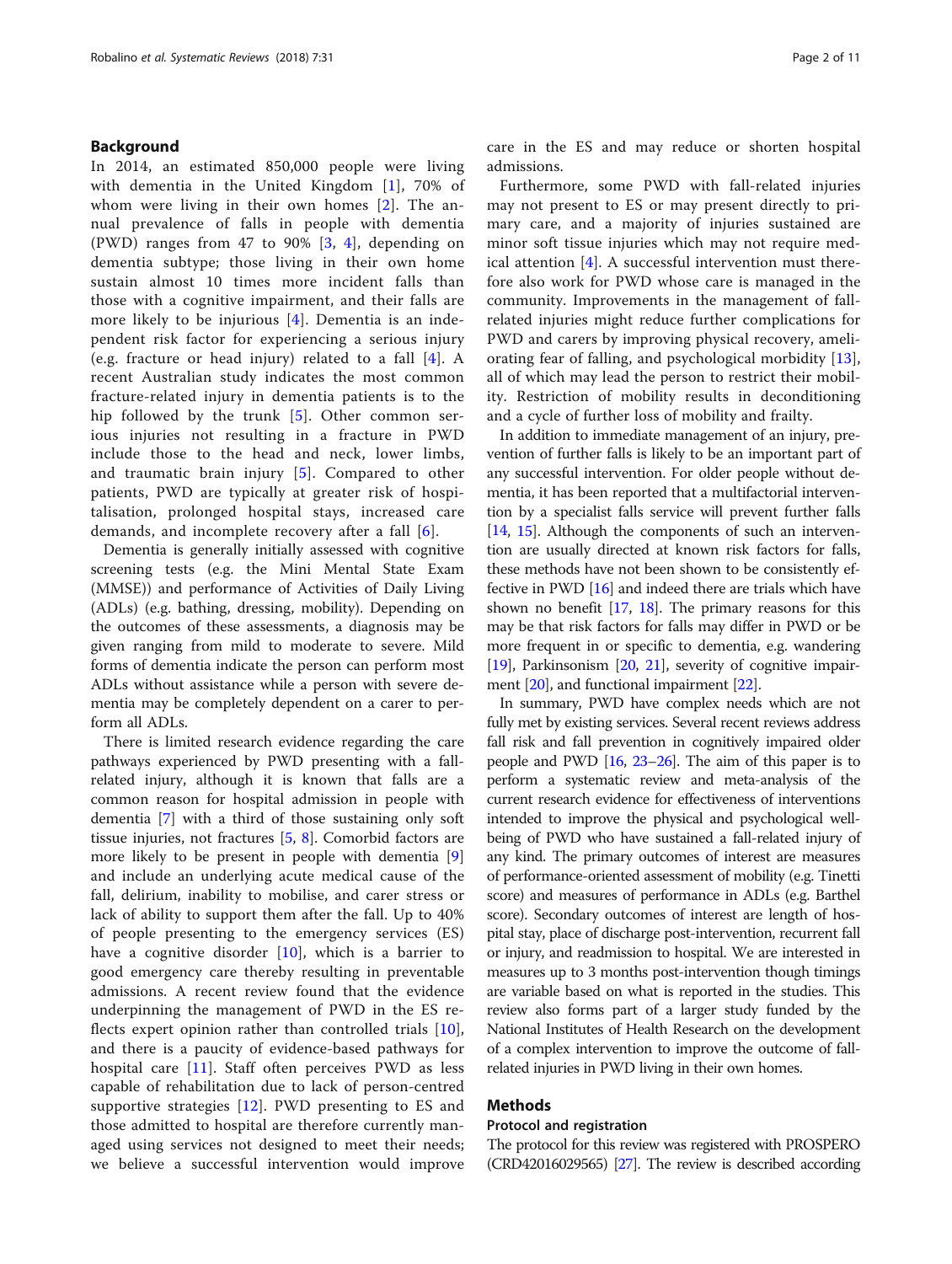to PRISMA guidelines [\[28\]](#page-10-0) and the PRISMA checklist is available in Additional file [1.](#page-9-0)

### Search strategy and selection criteria

Table 1 provides an overview of the search methods and selection criteria. Databases were searched from inception to the reported search date. An update search in January 2018 of Medline only was conducted due to limited resources and evidence that Medline generally provides the largest yield of included studies [\[29](#page-10-0)]. A sample Medline search strategy is available in Additional file [2](#page-9-0).

Citation chaining was used for included papers and relevant systematic reviews to identify additional papers of interest. Grey literature was not included due to limited resources. Citations were stored in EndNote.

Following Cochrane principles, two reviewers (SR and FRB) independently screened titles and abstracts to identify potentially relevant papers. Disagreements were resolved through discussion and where necessary with a third reviewer (LMA or CF). For studies taken forward to full-text review, two reviewers (SR and FRB) screened the full text to determine inclusion or exclusion of the study; discrepancies were resolved through discussion or by a third reviewer (LMA or CF).

Table 1 Search methods including databases and dates of searches, search term facets, limitations, and inclusion/exclusion criteria

| Databases searched (inception<br>through November 2015,<br>Medline update January 2018) | MEDLINE, CENTRAL, Health<br>Management Information Consortium,<br>EMBASE, CINAHL, Web of Science, Allied<br>and Complementary Medicine<br>Database, Physiotherapy Evidence<br>Database (PEDro), Clinicaltrials.gov,<br><b>ISRCTN</b> registry                                                                                                                                                                                                                                                                  |
|-----------------------------------------------------------------------------------------|----------------------------------------------------------------------------------------------------------------------------------------------------------------------------------------------------------------------------------------------------------------------------------------------------------------------------------------------------------------------------------------------------------------------------------------------------------------------------------------------------------------|
| Search facets and limits*                                                               | Facets: dementia, falls and fall-related<br>injuries, and interventions<br>Limits: English language and RCT filters<br>[47] applied when possible                                                                                                                                                                                                                                                                                                                                                              |
| Inclusion criteria                                                                      | Design: RCT or quasi-experimental<br>Population: PWD living in the<br>community having sustained a fall,<br>with or without injury<br>Intervention: any type of intervention<br>directed at people with dementia who<br>have fallen including multifactorial<br>assessment or intervention<br>Comparisons: usual care<br>Outcomes: measures of performance-<br>oriented assessment of mobility, ADLs,<br>length of hospital stay, place of<br>discharge, recurrent fall or injury, and<br>hospital readmission |
| Exclusion criteria                                                                      | Studies not published in English<br>Cognitively intact patient populations<br>or sub-analysis for PWD not done<br>PWD living in care homes only                                                                                                                                                                                                                                                                                                                                                                |

\*See Additional file [2](#page-9-0) for sample Medline search strategy

## Data extraction

Data were extracted using a bespoke Excel form by one reviewer (SR) and were checked by a second (SBN). Discrepancies were resolved through discussion. Data collected included details of the study population (e.g. MMSE score), setting (e.g. ward), the intervention (e.g. care team, services used) and comparator, and outcomes (e.g. mobility, length of hospital stay) measured at baseline and follow-up. For studies that satisfied inclusion criteria but whose reported outcomes were incomplete, authors were contacted three times via email to provide additional data.

## Quality assessment

The Cochrane Risk of Bias tool [[30\]](#page-10-0) was used to assess methodological quality within and across studies. Two reviewers (SR and SBN) independently assessed each study. Studies were assessed across five domains of bias and deemed to be at high-, low-, or unclear risk of bias on each domain. Disagreements were discussed and where necessary a third reviewer (FRB) was consulted.

## Data synthesis

We planned to perform a meta-analysis, but study heterogeneity made this impractical. Few studies measured the same outcomes, and even where these outcomes were similar enough to warrant comparison, their measurement tools varied, thereby precluding a valid statistical analysis. Therefore, we carried out a narrative synthesis broadly categorising studies by intervention and presenting detailed results by outcomes of interest.

## Results

## Study selection

The PRISMA flow diagram in Fig. [1](#page-3-0) provides a summary of the study selection process. Seven studies were selected for inclusion.

### Study characteristics

This review included six RCTs [\[18](#page-9-0), [31](#page-10-0)–[35\]](#page-10-0) and one quasi-experimental study [\[36\]](#page-10-0) (see Table [2](#page-4-0) for detailed characteristics). Studies were conducted in the United Kingdom  $[18, 35]$  $[18, 35]$  $[18, 35]$  $[18, 35]$ , Canada  $[36]$ , Finland  $[31]$  $[31]$ , Norway [[34\]](#page-10-0), Sweden [[33\]](#page-10-0), and one which included 24 countries [[32\]](#page-10-0). All studies included both cognitively intact and diagnosed dementia patients ( $n = 1061$ ) with the exception of Shaw [[18\]](#page-9-0), which recruited patients on the basis of a Mini Mental State Exam (MMSE) score of < 24 indicating at least mild dementia was present.

Participants' cognitive status was assessed using the MMSE [\[18](#page-9-0), [31,](#page-10-0) [33,](#page-10-0) [34](#page-10-0), [36\]](#page-10-0) or the Short Portable Mental Status Questionnaire (SPMSQ) [[32](#page-10-0), [35](#page-10-0)]. Only one study included a clinical diagnosis of dementia [\[33](#page-10-0)]. Most patients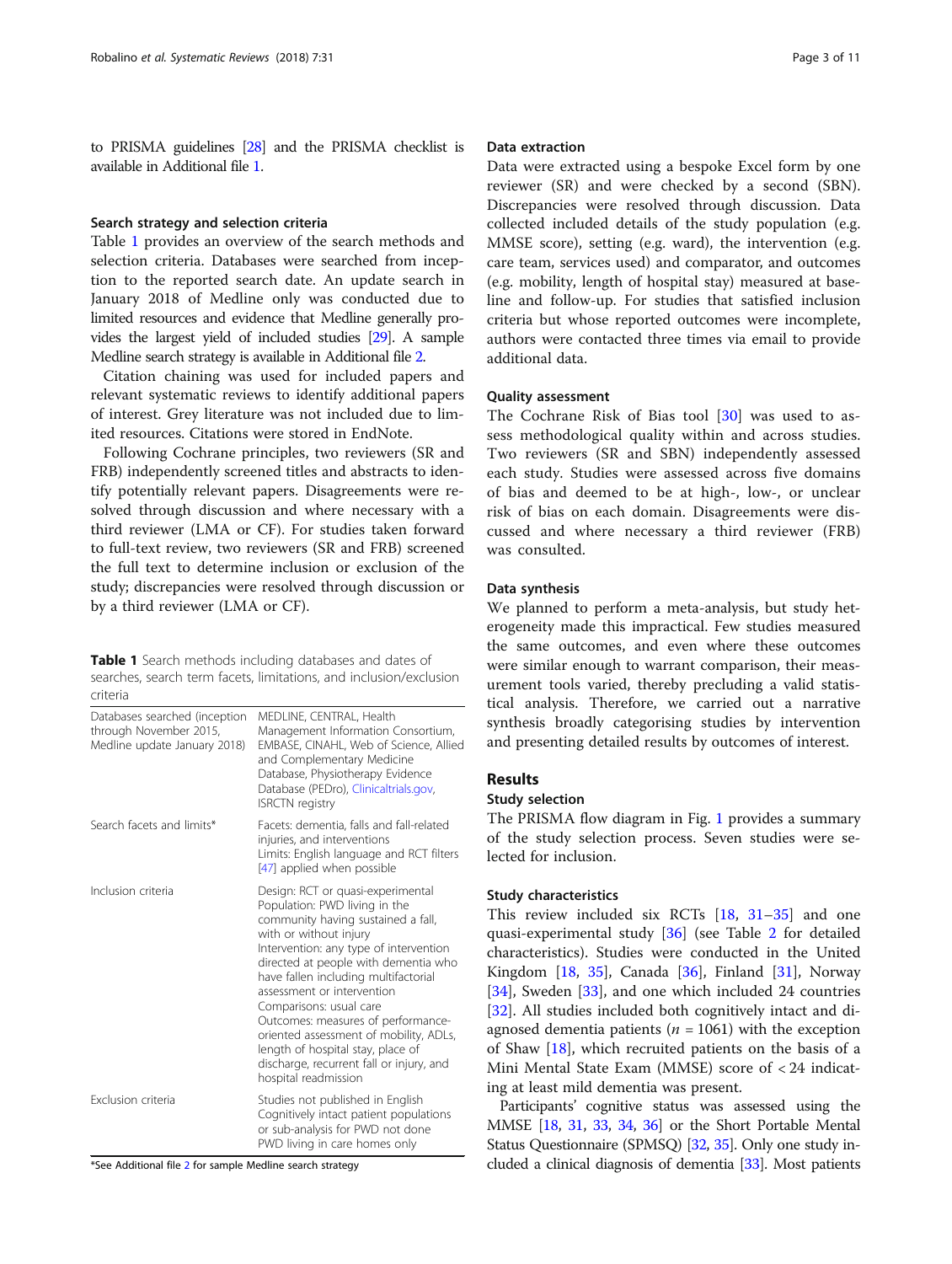<span id="page-3-0"></span>

in the included studies presented with, and were treated for, hip fracture. Six of the seven studies had patients aged  $\geq 65$  years (range 78 to 84 years); most of the patients in the studies were female.

Most of the interventions took place in a hospital [[31,](#page-10-0) [33](#page-10-0)–[36](#page-10-0)], and one in an A&E department [[18\]](#page-9-0). For one study this was unclear, but appeared to be a clinical setting due to the nature of the intervention [[32\]](#page-10-0).

The interventions can be considered in three broad categories:

1) Multidisciplinary in-hospital post-surgical geriatric assessment (five studies [\[31,](#page-10-0) [33](#page-10-0)–[36](#page-10-0)]): these varied in terms of the type of ward (e.g. geriatric versus orthopaedic), mix of staff from multiple disciplines, and components of the intervention. All studies in this group included a core team of a geriatrician, nurse, occupational therapist, and physiotherapist. The studies also included a variety of other staff that were either part of the core team or available depending on the needs of the patient. For example, one study included a social worker as a core team

member [[31](#page-10-0)] while Watne et al. [[34\]](#page-10-0) had a social worker available as needed. Other staff included a dietician [\[33](#page-10-0)], neuropsychologist [\[31\]](#page-10-0), and a general practitioner (GP) [\[31,](#page-10-0) [35\]](#page-10-0). The actual components of the assessments and interventions also differed, but all assessments and interventions occurred in the hospital setting. For example, early discharge planning was conducted in three studies [\[31,](#page-10-0) [34](#page-10-0), [36](#page-10-0)], post-discharge home visits in two [\[31,](#page-10-0) [33](#page-10-0)], and weekly team meetings in three [\[31](#page-10-0), [33,](#page-10-0) [35](#page-10-0)]. Full details of the assessments and interventions across these studies can be found in Additional file [3.](#page-9-0)

- 2) Pharmaceutical: one study [\[32\]](#page-10-0) administered an annual dose of intravenous zoledronic acid to participants in an attempt to reduce recurrent falls and further fractures by improving bone health.
- 3) Multifactorial assessment and intervention: one study [\[18\]](#page-9-0) performed multifactorial assessments and interventions in patients presenting at an A&E Department post-fall. The multifactorial assessment involved a multidisciplinary team similar to the inhospital geriatric assessment and followed up with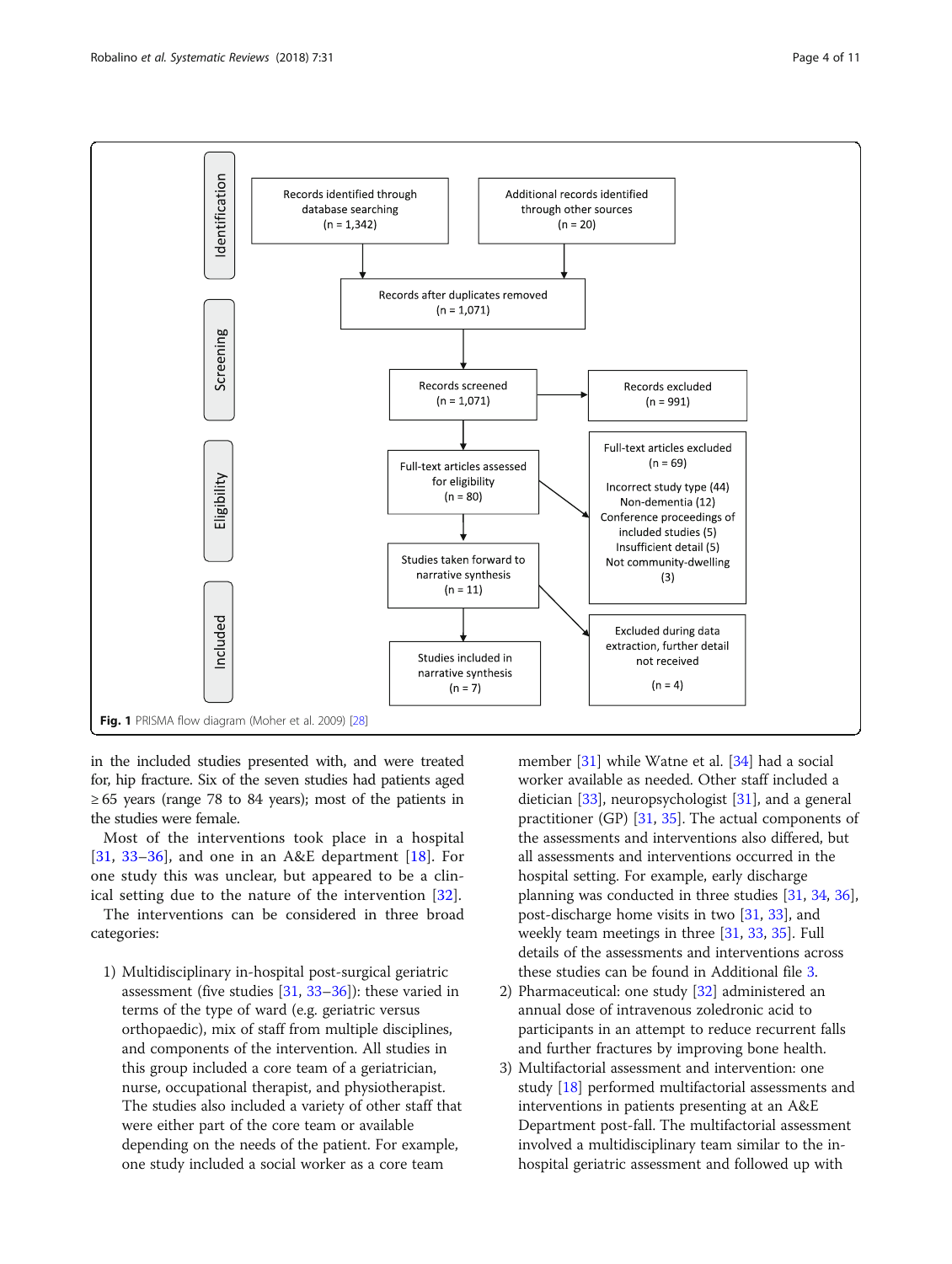<span id="page-4-0"></span>

| Table 2 Summary of included studies   |                        |                                                                    |                                                                                        |                                                                                                                                                                                                                                                                                                                     |                                                                                                            |                                                                |                                                                                                                                                                                                                                                      |                                                                                                                                                                                                                    |
|---------------------------------------|------------------------|--------------------------------------------------------------------|----------------------------------------------------------------------------------------|---------------------------------------------------------------------------------------------------------------------------------------------------------------------------------------------------------------------------------------------------------------------------------------------------------------------|------------------------------------------------------------------------------------------------------------|----------------------------------------------------------------|------------------------------------------------------------------------------------------------------------------------------------------------------------------------------------------------------------------------------------------------------|--------------------------------------------------------------------------------------------------------------------------------------------------------------------------------------------------------------------|
| Study                                 | Study                  | Setting<br>(location)                                              | Participants<br>(PWD)                                                                  | Interventions                                                                                                                                                                                                                                                                                                       | Comparator                                                                                                 | Outcomes                                                       |                                                                                                                                                                                                                                                      | Effectiveness                                                                                                                                                                                                      |
|                                       | design                 |                                                                    |                                                                                        |                                                                                                                                                                                                                                                                                                                     |                                                                                                            | Functional<br>outcome<br>measure                               | outcomes<br>Other                                                                                                                                                                                                                                    | (authors' comments)                                                                                                                                                                                                |
| Huusko et al<br>$(2000)$ [31]         | RCT                    | (Finland)<br>Hospital                                              | Mean age<br>(years): 80<br>I/C: 80/80<br>I/C: 78/63<br>$N = 141$                       | self-motivation, daily living aids,<br>occupational therapy, individualised<br>Intensive rehabilitation within a<br>patient and family counselling,<br>geriatric ward-physiotherapy<br>twice/day, early ambulation,<br>home visits                                                                                  | Rehabilitation in a<br>local hospital                                                                      | n/a                                                            | Post-discharge<br>hospital stay;<br>residence;<br>length of<br>mortality                                                                                                                                                                             | length of hospital stay in patients<br>with mild or moderate dementia.<br>The intervention shortened the                                                                                                           |
| Kennie et al.<br>$(1988)$ [35]        | RCT                    | (United Kingdom)<br>Hospital                                       | Median age<br>(years): not<br>I/C: 20/31<br>I/C: 79/84<br>reported<br>$N = 51$         | Physiotherapy, occupational therapy,<br>orthotic services etc. in a peripheral<br>hospital as well as thrice weekly<br>supervision by a geriatrician                                                                                                                                                                | occupational therapy,<br>orthotic services, etc.<br>in the orthopaedic<br>admission ward<br>Physiotherapy, | Katz ADL index <sup>a</sup>                                    | post-discharge<br>hospital stay;<br>Length of<br>residence                                                                                                                                                                                           | independent life among elderly<br>functional independence and<br>hospital stays and increased<br>Geriatric rehabilitative care<br>women with hip fractures.<br>the chances of regaining<br>shortened the length of |
| McGilton et al.<br>$(2013)$ [36]      | experimental<br>Quasi- | (Canada)<br>Hospital                                               | I/C: 82.5/80.1°<br>(years): not<br>$VC: 23/24^{b}$<br>Mean age<br>reported<br>$N = 47$ | education and support for healthcare<br>patient-centred care, education, and<br>management, delirium prevention,<br>model targeting patients with<br>Patient centred rehabilitation<br>(PCRM-CI)-rehabilitation<br>management, dementia<br>providers on providing<br>support for caregivers<br>cognitive impairment | care-rehabilitation<br>management<br>Usual                                                                 | Subscale (FIMM)<br>Measure Motor<br>Independence<br>Functional | Length of stay;<br>post-discharge<br>residence <sup>d</sup>                                                                                                                                                                                          | the likelihood of returning home<br>No difference in mobility gains,<br>but the intervention increased<br>after discharge.                                                                                         |
| Prieto-Alhambra<br>et al. (2013) [32] | RCT                    | countries <sup>e</sup> )<br>(multiple<br>Unclear                   | I/C: 168/182<br>78.9<br>Mean age<br>$N = 350$<br>(years):                              | Annual 5 mg IV zoledronic acid                                                                                                                                                                                                                                                                                      | Placebo IV infusion                                                                                        |                                                                | time to death<br>"Time to first<br>fracture;<br>clinical                                                                                                                                                                                             | zoledronic acid (bisphosphonates)<br>in cognitively impaired patients<br>Findings support the use of<br>with osteoporotic fractures.                                                                               |
| Shaw et al.<br>$(2003)$ $[18]$        | RCT                    | Emergency<br>(A&E) departments<br>(United Kingdom)<br>Accident and | I/C: 118/128<br>Mean age<br>(years): Not<br>reported<br>I/C: 84/84<br>$N = 246$        | cardiovascular, physiotherapy and<br>occupational therapy assessment<br>supervised home-based exercise,<br>and management of untreated<br>and home hazard modification<br>Multifactorial assessment and<br>problems, pharmacotherapy,<br>intervention-medical                                                       | Conventional care                                                                                          | balance score<br>Gait score;                                   | falls in the first<br>environmental<br>attendance at<br>ntervention;<br>time to first<br>Number of<br>admissions;<br>injury rates;<br>risk factors;<br>number of<br>fall-related<br>fall-related<br>rear after<br>hospital<br>A&E<br>falls;<br>fall; | to be effective in preventing falls<br>in persons with dementia and CI<br>presenting to the A&E after a fall.<br>The intervention was not shown                                                                    |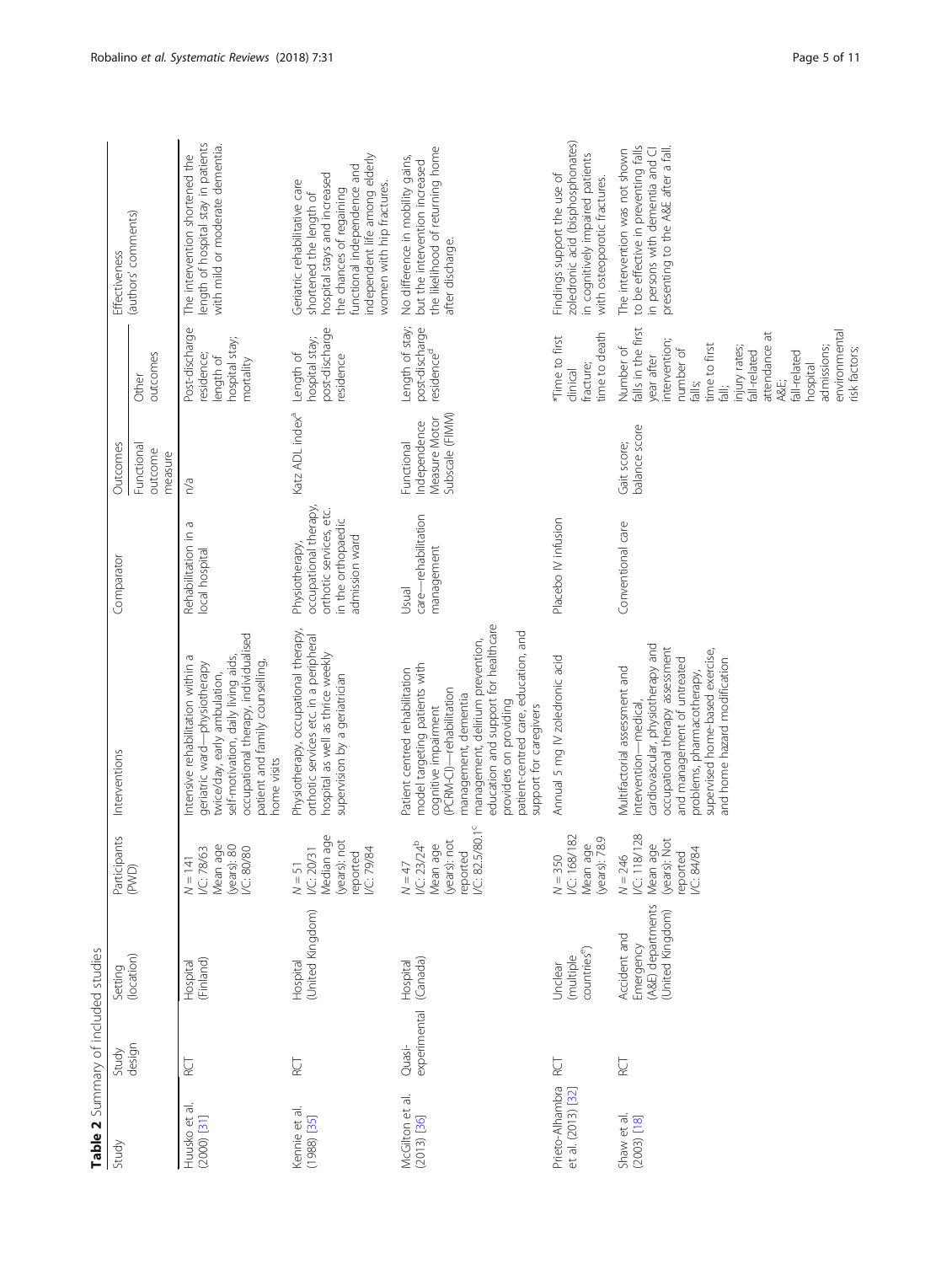|                                |        | Table 2 Summary of included studies (Continued)      |                                                                               |                                                                                                                                                                                                                           |                                                                   |                                                                                                             |                                                                                                                                       |                                                                                                                                                                                            |
|--------------------------------|--------|------------------------------------------------------|-------------------------------------------------------------------------------|---------------------------------------------------------------------------------------------------------------------------------------------------------------------------------------------------------------------------|-------------------------------------------------------------------|-------------------------------------------------------------------------------------------------------------|---------------------------------------------------------------------------------------------------------------------------------------|--------------------------------------------------------------------------------------------------------------------------------------------------------------------------------------------|
| Study                          | Study  | Setting                                              | Participants<br>(PWD)                                                         | Interventions                                                                                                                                                                                                             | Comparator                                                        | Outcomes                                                                                                    |                                                                                                                                       | Effectiveness                                                                                                                                                                              |
|                                | design | (location)                                           |                                                                               |                                                                                                                                                                                                                           |                                                                   | Functional<br>outcome<br>measure                                                                            | outcomes<br>Other                                                                                                                     | (authors' comments)                                                                                                                                                                        |
|                                |        |                                                      |                                                                               |                                                                                                                                                                                                                           |                                                                   |                                                                                                             | cardiovascular<br>risk factors;<br>mortality                                                                                          |                                                                                                                                                                                            |
| Stenvall et al.<br>(2012) [33] | RCT    | Hospital<br>(Sweden)                                 | not reported<br>I/C: 81/83.2<br>Mean age:<br>I/C: 28/36<br>$N = 64$           | prevention, detection, and treatment<br>of postoperative complications, and<br>assessments and rehabilitation-<br>Comprehensive geriatric<br>early mobilisation                                                           | postoperative<br>Conventional<br>routines                         | Swedish Clinical<br>Jse of walking<br>ADL staircase<br><b>Dutcomes</b><br>$(S-COVS);$<br>Variables<br>aids; | re-admissions;<br>in-hospital<br>discharge<br>days after<br>situation;<br>I Living                                                    | among patients with dementia;<br>it also improved recovery in<br>their p-ADL <sup>f</sup> performance and<br>ewer postop complications<br>The intervention resulted in<br>walking ability. |
| Watne et al.<br>(2014) [34]    | RCT    | Hospital<br>(Norway)                                 | (years): not<br>Mean age<br>I/C: 80/82<br>reported<br>I/C: 84/85<br>$N = 162$ | Comprehensive geriatric assessment<br>(CGA) in the acute geriatric<br>ward—multidisciplinary meetings,<br>ntensive mobilisation, optimised<br>medication reviews, early and<br>nutrition, and early discharge<br>planning | orthopaedic ward<br>Treatment in the<br>mobilisation<br>and early | ndex (NEADL);<br>Nottingham<br>Extended ADL<br>Barthel ADL<br>mobility;<br>SPPB<br>Index;                   | length of stay;<br>Preoperative<br>severity of<br>residence;<br>mortality;<br>place of<br>delirium;<br>delirium;<br>changes<br>weight | had a positive impact on mobility.<br>The intervention was not found<br>to improve cognitive function<br>4 months after surgery, but it                                                    |
|                                |        | aparama di salah tanjara majara tanah tang manangang |                                                                               |                                                                                                                                                                                                                           |                                                                   |                                                                                                             |                                                                                                                                       |                                                                                                                                                                                            |

aReported only for the median patient, therefore unusable

bBased on non-published data

cThis was for whole study population, not exclusively those with CI

dA&E–Accident and Emergency Department

"Reported only for the median patient, therefore unusable<br>"Based on non-published data<br>"This was for whole study population, not exclusively those with Cl<br>"A&E-Accident and Emergency Department<br>"Personal/primary ADL<br>"Perso eCanada, USA, Argentina, Brazil, Colombia, Guatemala, Peru, Austria, Belgium, Czech Republic, Denmark, Finland, France, Greece, Norway, Poland, Russia, Slovakia, Spain, Switzerland, Sweden, Turkey, United Kingdom, Hong Kong

fPersonal/primary ADL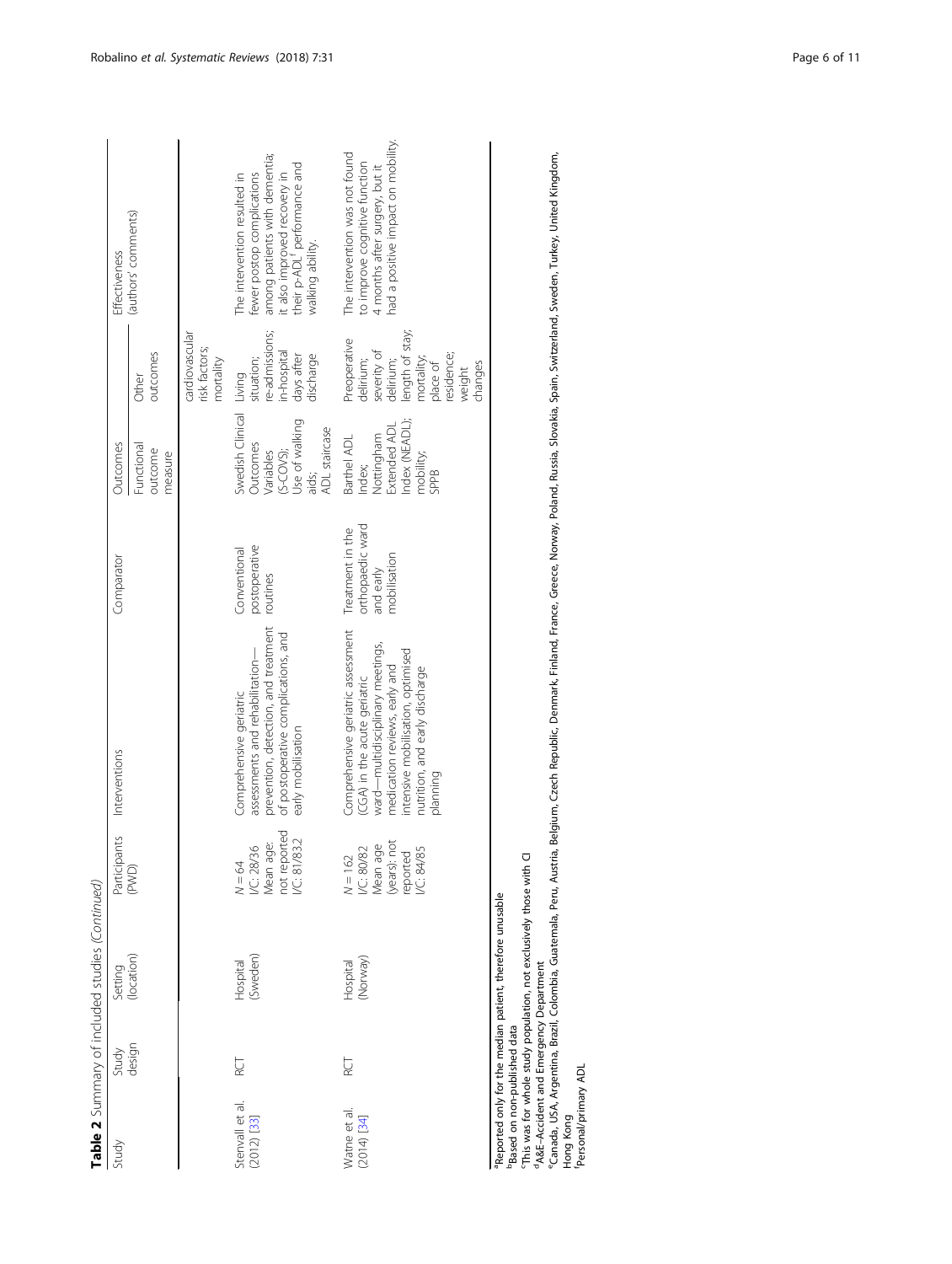risk assessments in patients' homes. Patients were offered a variety of interventions based on the risk assessments such as home-based exercise, home hazard modification, medication review, and optical correction by an optician.

None of the studies reported psychological outcomes.

### Synthesis of results

Reported outcomes were highly variable with little overlap in terms of the outcomes measured or the tools used to measure them. Most studies reported place of residence after discharge and a measure of either mobility or ADLs. Table [3](#page-7-0) provides a summary view of the studies grouped by our categorisation and outcomes of interest reported.

## **Mobility**

Four studies reported different measures of mobility following the intervention [[18,](#page-9-0) [33,](#page-10-0) [34,](#page-10-0) [36\]](#page-10-0), of which three reported limited improvement or retention of mobility in the intervention group compared to control. Those studies utilising multidisciplinary in-hospital post-surgical geriatric assessment [[33](#page-10-0), [34](#page-10-0), [36\]](#page-10-0) found short-term improvements in gait, but long-term improvements were either not reported or proved statistically insignificant. It should be noted that studies used different mobility scales, and these scales have relatively little overlap in components measured.

## Recurrent fall, injury, or other fall-related outcome

Three studies reported recurrent falls post-intervention [[18,](#page-9-0) [32,](#page-10-0) [33](#page-10-0)], of which only one [\[33](#page-10-0)] reported a reduction in in-patient falls in the treatment group (4%) compared to control (31%,  $p = 0.006$ ), although there was no difference in new fractures. A second study [[18](#page-9-0)] reported no difference in the number of patients with falls, the median number of falls, or the median number of weeks before first recurrent fall. The final study [[32\]](#page-10-0) found no difference in falls for PWD, but reported a reduction in recurrent fractures at 6 months in the cognitively impaired patients.

## Activities of daily living

Three studies reported on post-intervention ADLs [[33](#page-10-0)–[35](#page-10-0)] utilising four different tools: the Nottingham Extended ADL Index (NEADL); the Barthel Activities of Daily Living (BADL); personal/primary ADL (P-ADL); and the staircase-ADL. These four scales have limited overlap with only two items common among them (feeding and transferring).

These studies all used multidisciplinary in-hospital post-surgical geriatric assessment and intervention and reported ADLs post-intervention; however, the results are mixed and therefore inconclusive. Two of the studies [[34,](#page-10-0) [35](#page-10-0)] did not provide baseline ADL assessments though both stated some improvements to those in the

cognitively impaired groups. The third study [[33\]](#page-10-0) found a larger proportion of those in the treatment group had regained pre-fall ADL levels at 12 months postintervention ( $p = 0.027$ ).

### Length of hospital stay

Three studies measured length of hospital stay [\[31,](#page-10-0) [34,](#page-10-0) [35](#page-10-0)]. All three studies used multidisciplinary in-hospital postsurgical geriatric assessment as an intervention, but the components of those services were variable. They provided some indication that multidisciplinary in-hospital postsurgical geriatric assessment and intervention decreases length of stay for those with mild or moderate dementia.

One study [[31\]](#page-10-0) reported length of hospital stay categorised by MMSE scores. $1$  Those in the mild dementia group had a median length of stay of 29 days (range 16– 138) and 46 days (range 10–365) for the intervention and control groups, respectively ( $p = 0.002$ ). For moderate dementia, the median length of stay was 47 days (range 10–365) and 147 days (range 18–365) for the intervention and control groups, respectively ( $p = 0.042$ ). The authors therefore concluded that their intervention could reduce length of stay for patients with mild or moderate dementia. However, for severe dementia, the difference in length of stay between the groups was not significant ( $p = 0.902$ ).

Similarly, Kennie et al. [\[35](#page-10-0)] reported length of stay based on SPMSQ score at study entry in clusters of general mental status and reported a shorter length of stay in all treatment groups, regardless of mental state.

The intervention group in Watne et al. [[34\]](#page-10-0) had a significantly longer median length of stay, 11 days (IQR 6–14) versus 8 days (IQR 3–10) in the control group ( $p \leq 0.001$ ).

## Place of residence following discharge

Five studies reported on place of discharge following the intervention  $[31, 33-36]$  $[31, 33-36]$  $[31, 33-36]$  $[31, 33-36]$  $[31, 33-36]$  $[31, 33-36]$ , but the results were contradictory. All five studies utilised multidisciplinary in-hospital post-surgical geriatric assessment. Three studies [[31,](#page-10-0) [35](#page-10-0), [36](#page-10-0)] found patients with moderate dementia in the treatment group were more likely to return to independent living. The remaining studies [[33,](#page-10-0) [34](#page-10-0)] showed no significant difference in independent living between treatment and control groups regardless of severity of dementia.

### Readmission to hospital

Readmissions to hospital related to the index fall were reported by two studies  $[18, 34]$  $[18, 34]$  $[18, 34]$ . Neither study showed a statistically significant difference in readmission rates between the treatment and control groups with dementia at 4- and 12-months.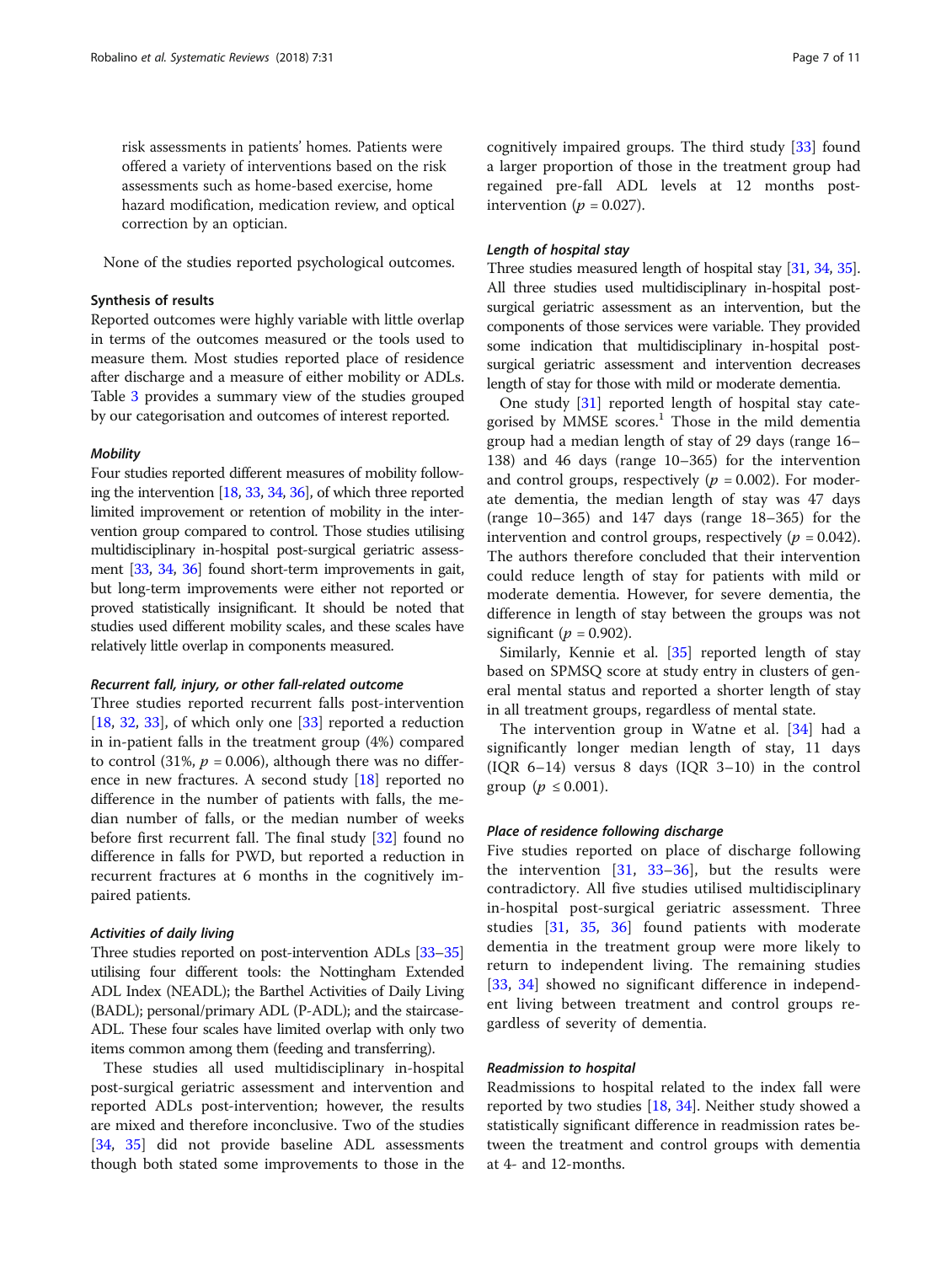| Studies (grouped by broad intervention)                          | Mobility | Recurrent fall, injury, or other<br>fall-related | Activities of<br>daily living | Length of<br>hospital stay | Place of residence<br>following discharge | Readmission<br>to hospital |
|------------------------------------------------------------------|----------|--------------------------------------------------|-------------------------------|----------------------------|-------------------------------------------|----------------------------|
| Multidisciplinary in-hospital post-surgical geriatric assessment |          |                                                  |                               |                            |                                           |                            |
| Huusko 2000 [31]                                                 |          |                                                  |                               | √                          |                                           |                            |
| Stenvall 2012 [33]                                               |          |                                                  |                               |                            |                                           |                            |
| Watne 2014 [34]                                                  |          |                                                  |                               | √                          |                                           |                            |
| Kennie 1988 [35]                                                 |          |                                                  |                               |                            |                                           |                            |
| McGilton 2013 [36]                                               |          |                                                  |                               |                            |                                           |                            |
| Pharmaceuticals                                                  |          |                                                  |                               |                            |                                           |                            |
| Prieto-Alhambra 2014 [32]                                        |          |                                                  |                               |                            |                                           |                            |
| Multifactorial assessment and intervention                       |          |                                                  |                               |                            |                                           |                            |
| Shaw 2003 [18]                                                   |          |                                                  |                               |                            |                                           |                            |

<span id="page-7-0"></span>Table 3 Summary table of interventions and reported outcomes of interest

## Risk of bias

Table [4](#page-8-0) includes both individual study scores and an overall risk of bias score across studies. Studies generally had a low risk of selection bias, and high risk of performance and detection biases due to difficulties in blinding participants and/or personnel to interventions and outcomes – a common scenario with complex interventions. The risk of bias for attrition and reporting were less clear. Most studies included additional biases such as small numbers of included patients with dementia [\[33\]](#page-10-0) and low or under-recruitment into the study [\[18](#page-9-0), [34\]](#page-10-0) which may have made management of random error difficult. No studies were excluded based on these assessments of risk of bias. Risks of bias forms are available in Additional file [4.](#page-9-0)

## **Discussion**

## Summary of evidence

This body of evidence assessing the effectiveness of interventions to improve outcomes for PWD who fall comprised different interventions, reported multiple different outcomes, and included people with cognitive impairment as well as those diagnosed with dementia, making it impossible to pool and difficult to summarise. The quality of evidence was mixed and the results across the studies conflicted even when similar interventions were utilised.

Notably, there were variations in the use of the term 'comprehensive geriatric assessment' (CGA) [[33](#page-10-0), [34\]](#page-10-0), especially with regards to the types of core staff delivering the intervention. Additionally, key differences occurred in several areas, some thought to have some effect on outcomes, such as the frequency of multidisciplinary team meetings (daily versus twice per week), discharge planning, post-discharge in-home follow-up [[14,](#page-9-0) [22](#page-10-0)], falls assessment and prevention, and medication management [\[37](#page-10-0), [38](#page-10-0)]. This may be contextual, a result of national, regional or local practices in ageing care, or it may be an indication of a gradually evolving definition of the process itself. Current evidence suggests that CGA is likely to benefit older people hospitalised with acute conditions due to these services generally providing a multidimensional, multidisciplinary approach which includes the identification of medical, social and functional needs, as well as the development of an integrated and coordinated care plan to address those needs [\[39,](#page-10-0) [40](#page-10-0)]. While CGA has an accepted clinical definition [\[41\]](#page-10-0), it is known that this interpretation varies widely [[42](#page-10-0)]. The question of whether there is a need for adaptation of CGA for people with dementia has not been addressed.

Nonetheless, several of the studies which focused on providing comprehensive, multidisciplinary in-hospital post-surgical care showed better outcomes for the treatment group. Outcomes were generally short-term, less than 6-months, if they provided any improvement on usual care. In the few instances where it was possible to more directly compare outcomes (e.g. ADLs, length of stay) the results were inconclusive. For example, those in the treatment group in Watne et al. [[34\]](#page-10-0) had a significantly longer median length of stay despite statistically insignificant pre-surgical waiting times. We suspect this is likely due to the variance of health care personnel involved, and the actual assessments and interventions used.

Generally, the earlier the patient is mobilised, the better the outcome with regards to reduced length of stay and discharge to independent living. Patients with mild- and moderate dementia also showed better outcomes than those with more severe dementia.

The only intervention which showed a long-term (> 1 year) reduction in the number of incident falls was the annual administration of intravenous zoledronic acid [\[32\]](#page-10-0).

## Strengths and limitations

This review followed established review methodologies including comprehensive searching for evidence and independent risk of bias assessment.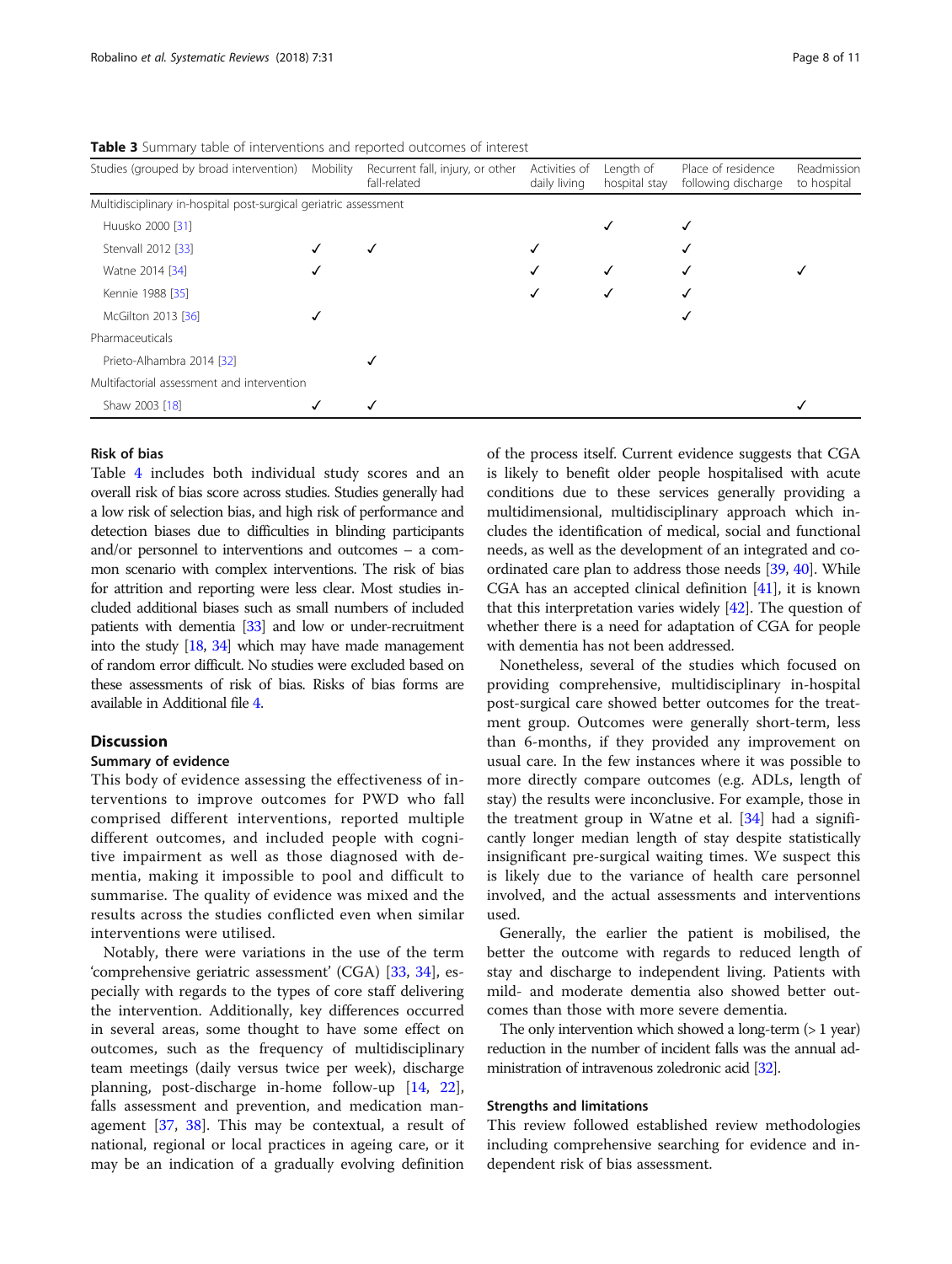|                                         | Random sequence<br>generation<br>(selection bias) | Allocation<br>concealment<br>(selection bias) | Blinding of participants<br>and personnel<br>(performance bias) | Blinding of<br>outcome<br>assessment<br>(detection bias) | Incomplete<br>outcome data<br>(attrition bias) | Selective reporting<br>(reporting bias) | Other<br>bias |
|-----------------------------------------|---------------------------------------------------|-----------------------------------------------|-----------------------------------------------------------------|----------------------------------------------------------|------------------------------------------------|-----------------------------------------|---------------|
| Huusko et al. (2000) [31]               | $+$                                               |                                               |                                                                 |                                                          |                                                |                                         |               |
| Kennie et al. (1988) [35]               | $+$                                               |                                               |                                                                 |                                                          |                                                |                                         |               |
| McGilton et al. (2013) [36]             |                                                   |                                               |                                                                 |                                                          |                                                |                                         |               |
| Prieto-Alhambra et al.<br>$(2014)$ [32] | $^{+}$                                            |                                               | $^+$                                                            |                                                          |                                                |                                         |               |
| Shaw et al. (2003) [18]                 | $+$                                               |                                               |                                                                 |                                                          |                                                |                                         |               |
| Stenvall et al. (2012) [33]             |                                                   |                                               |                                                                 |                                                          |                                                |                                         |               |
| Watne et al. (2014) [34]                | $^{+}$                                            |                                               |                                                                 |                                                          |                                                |                                         |               |
| Overall score                           |                                                   |                                               |                                                                 |                                                          |                                                |                                         |               |

<span id="page-8-0"></span>Table 4 Risk of bias within and across studies

Key: + low risk of bias; − high risk of bias;? unclear risk of bias

Four studies that otherwise met the inclusion criteria for this review could not be included [\[43](#page-10-0)–[46\]](#page-10-0). The authors of these studies were unsuccessfully contacted either to clarify reported results or to provide sub-group data where it was reported to be available. Three of the studies [\[43](#page-10-0), [45](#page-10-0), [46\]](#page-10-0) also used multidisciplinary inhospital post-surgical geriatric assessment which showed improvements in some outcomes within their treatment groups, regardless of mental status.

Due to the heterogeneity of the interventions and outcomes measured, we were unable to perform a meta-analysis. However, it appears that the use of multidisciplinary assessment and intervention shows some improvement in some post-discharge outcomes.

There were three large gaps in the evidence base. Firstly, most of the population presented with hip fracture so interventions may not be applicable to other types of injury, e.g. soft tissue or other types of fracture. Given that most injuries are not fractures and may still be associated with adverse outcomes, there is a need for further research which includes patients whose injury is not a hip fracture. Secondly, and unsurprisingly, given the predominance of interventions for hip fracture, there was no evidence to guide how fall-related injuries should be managed in primary care. Finally, the studies did not show evidence of any particular adaptation of the approach, enhancement of the skills, or composition of multidisciplinary teams given that they were working with a different population from that of older people without a cognitive impairment. Additionally, most of the interventions were not aimed at patients with known dementia; sub-group analysis was used to report the effects of general interventions on this group.

## Future directions

The ability to work with PWD is considered to be a core skill for older people's services, but it may be that

further enhancement of the multidisciplinary team both in terms of adapting approach and enhancing skills would lead to further benefits. Further research should target those with a clinical diagnosis of dementia and other types of injury besides hip fracture, and study how the approach of a multidisciplinary team should be adapted to meet the needs of people with dementia.

## Conclusions

Few studies have investigated the effectiveness of interventions specifically for PWD, and those we found assessed different interventions and reported various outcomes, making it difficult to draw firm conclusions. Most post-fall interventions aimed at patients with dementia have shown little efficacy. Minor improvements to some quality of life indicators were shown, but these were generally not statistically significant. Multidisciplinary in-hospital post-surgical assessment and intervention showed the most benefit because patients were discharged earlier and returned to living independently. Intravenous zoledronic acid appears to benefit cognitively impaired individuals who are expected to live beyond 6 months postfracture by reducing recurrence of fracture. There is a need to design RCTs to address all types of injury in people with dementia. Such trials need to consider the views of PWD and their carers with respect to the design and adaptability of the intervention to the person with dementia and also in determining important outcomes to be measured.

## **Endnotes**

<sup>1</sup>MMSE scores are generally broken down in the following ranges: 0–9 = severe dementia, 10–19 = moderate dementia,  $20-23$  = mild dementia,  $24+$  = fully cognitively intact. However, Huusko et al. [[29\]](#page-10-0) reported the scores as 0–11, 12–17, 18–23, and 24–30.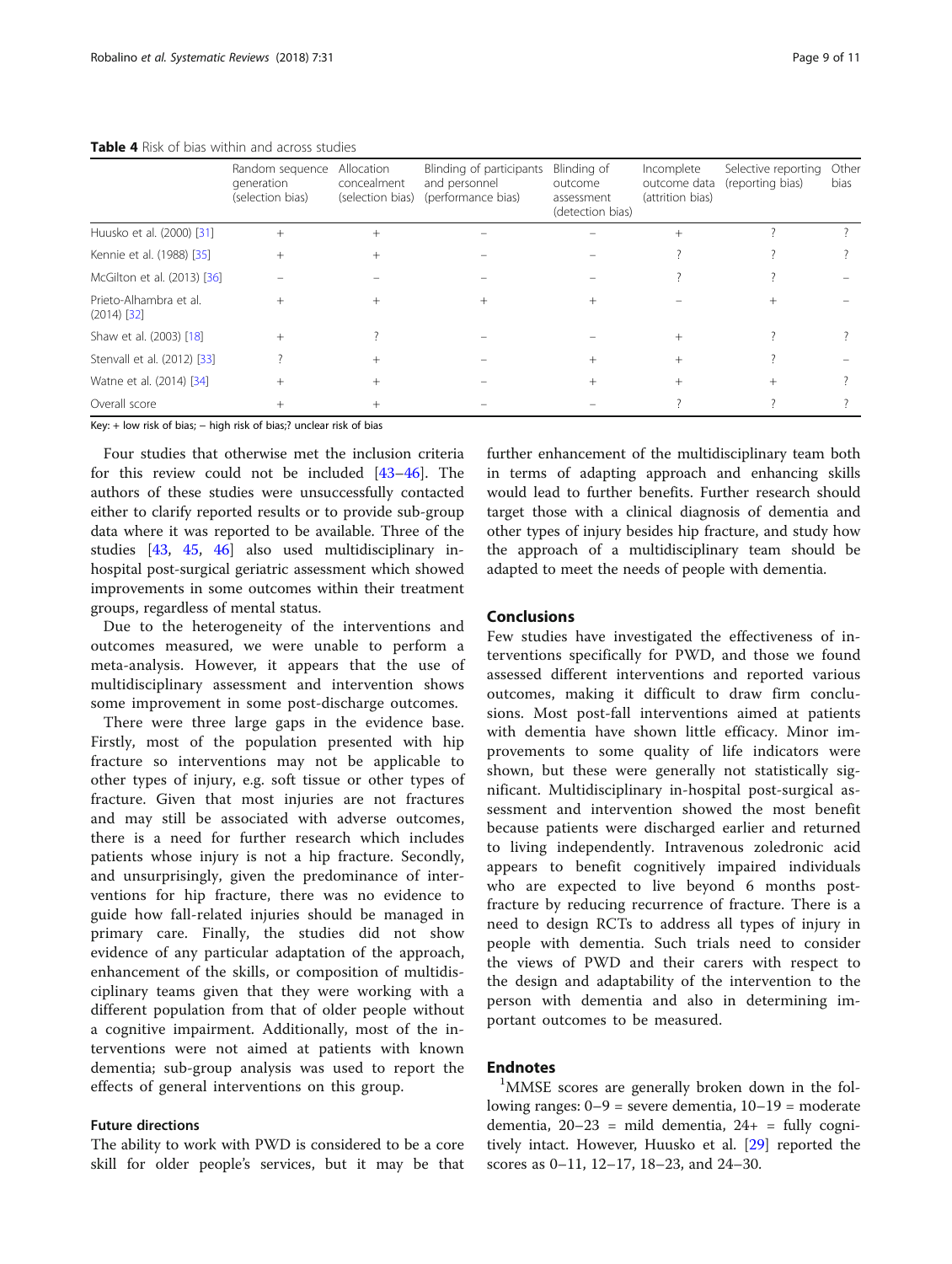## <span id="page-9-0"></span>Additional files

[Additional file 1:](https://doi.org/10.1186/s13643-018-0697-6) PRISMA Checklist. (PDF 331 kb)

[Additional file 2:](https://doi.org/10.1186/s13643-018-0697-6) Medline (OVID) sample search strategy. (PDF 83 kb) [Additional file 3:](https://doi.org/10.1186/s13643-018-0697-6) Full summary table of interventions utilised in geratric assessment. (PDF 191 kb)

[Additional file 4:](https://doi.org/10.1186/s13643-018-0697-6) Risk of bias assessment within individual studies. (PDF 71 kb)

#### Abbreviations

A&E: Accident and emergency; ADL: Activities of daily living; BADL: Barthel Activities of Daily Living; CGA: Comprehensive geriatric assessment; I/ C: Intervention/control; IQR: Interquartile range; MMSE: Mini Mental State Exam; NEADL: Nottingham Extended Activities of Daily Living Index; P-ADL: Personal/Primary Activities of Daily Living; PWD: People with dementia; SPMSQ: Short Portable Mental Status Questionnaire

### Acknowledgements

We would like to thank Professor Lynn Rochester at the Institute of Neuroscience, Newcastle University; Dr. Robert Barber, Honorary Clinical Senior Lecturer at the Institute of Neuroscience, Newcastle University; Dr. Steve Parry, Clinical Senior Lecturer and Consultant at the Institute of Cellular Medicine, Newcastle University; and Dawn Craig, Principal Scientist at the Institute of Health and Society, Newcastle University, for comments and feedback on the draft of this manuscript. Professor Rochester, Dr. Barber, and Dr. Parry also provided support in obtaining funding and for the overall design of the HTA study.

### Funding

This paper forms part of a project funded by the National Institute for Health Research (NIHR) Health Technology Assessment (HTA) Programme (project number HTA-13/78/02) and will be published in full in the journal Health Technology Assessment. The views expressed are those of the authors and not necessarily those of the NHS, the NIHR, or the Department of Health. Further information available at [http://research.ncl.ac.uk/difrid/](http://research.ncl.ac.uk/difrid).

#### Availability of data and materials

All data generated and/or analysed during this study are available from the corresponding author on reasonable request.

#### Authors' contributions

LMA secured funding, developed the research question, and designed the overall study, acted as a third reviewer, and assisted with drafting and reviewing the manuscript. SR developed the search strategy with LMA, ran the searches, abstracted and analysed data, and wrote the first draft of this manuscript. SBN abstracted and analysed data, developed tables, and assisted with drafting and reviewing the manuscript. FRB developed the data extraction form, abstracted and analysed data, and assisted with drafting and reviewing the manuscript. CF developed the research question, acted as third reviewer, and assisted with drafting and reviewing the manuscript. All authors read and approved the final manuscript.

### Ethics approval and consent to participate

Not applicable.

#### Consent for publication

Not applicable.

#### Competing interests

The authors declare that they have no competing interests.

### Publisher's Note

Springer Nature remains neutral with regard to jurisdictional claims in published maps and institutional affiliations.

#### Author details

<sup>1</sup> Present Address: Kaiser Permanente Research Affiliates, Evidence-based Practice Center, Center for Health Research, Portland, OR, USA. <sup>2</sup>Institute of Health and Society, Newcastle University, Newcastle upon Tyne, UK. <sup>3</sup> Dementia Research Collaborative Norwich Medical School, University of East Anglia, Norwich, UK. <sup>4</sup>Norfolk and Suffolk NHS Foundation Trust, Norwich, UK.<br><sup>5</sup>Institute of Neuroscience Newcastle University, Newcastle upon Type UK. <sup>5</sup>Institute of Neuroscience, Newcastle University, Newcastle upon Tyne, UK.

## Received: 30 October 2017 Accepted: 13 February 2018 Published online: 20 February 2018

#### References

- 1. Prince M, Knapp M, Guerchet M, McCrone P, Prina M, Comas-Herrera A, Wittenberg R, Adelaja B, Hu B, King D, et al. Dementia UK: update-second edition. London: Alzheimer's Society; 2014.
- 2. Matthews FE, Arthur A, Barnes LE, Bond J, Jagger C, Robinson L, Brayne C. A two-decade comparison of prevalence of dementia in individuals aged 65 years and older from three geographical areas of England: results of the cognitive function and ageing study I and II. Lancet. 2013;382(9902): 1405–12.
- 3. Seitz DP, Adunuri N, Gill SS, Rochon PA. Prevalence of dementia and cognitive impairment among older adults with hip fractures. J Am Med Dir Assoc. 2011;12(8):556–64.
- 4. Allan LM, Ballard CG, Rowan EN, Kenny RA. Incidence and prediction of falls in dementia: a prospective study in older people. PLoS One. 2009;4(5): e5521.
- 5. Harvey L, Mitchell R, Brodaty H, Draper B, Close J. Differing trends in fallrelated fracture and non-fracture injuries in older people with and without dementia. Arch Gerontol Geriatr. 2016;67:61–7.
- 6. Shaw FE. Falls in cognitive impairment and dementia. Clin Geriatr Med. 2002;18(2):159–73.
- 7. Voisin T, Sourdet S, Cantet C, Andrieu S, Vellas B. Descriptive analysis of hospitalizations of patients with Alzheimer's disease: a two-year prospective study of 686 patients from the REAL.FR study. J Nutr Health Aging. 2009; 13(10):890–2.
- 8. Rowe MA, Fehrenbach N. Injuries sustained by community-dwelling individuals with dementia. Clin Nurs Res. 2004;13(2):98–110. discussion 111-116
- 9. Vu T, Finch CF, Day L. Patterns of comorbidity in community-dwelling older people hospitalised for fall-related injury: a cluster analysis. BMC Geriatr. 2011;11:45.
- 10. Clevenger CK, Chu TA, Yang Z, Hepburn KW. Clinical care of persons with dementia in the emergency department: a review of the literature and agenda for research. J Am Geriatr Soc. 2012;60(9):1742–8.
- 11. Smith TO, Hameed YA, Cross JL, Henderson C, Sahota O, Fox C. Enhanced rehabilitation and care models for adults with dementia following hip fracture surgery. Cochrane Database Syst Rev. 2015;(6):Cd010569.
- 12. Hedman AM, Grafstrom M. Conditions for rehabilitation of older patients with dementia and hip fracture—the perspective of their next of kin. Scand J Caring Sci. 2001;15(2):151–8.
- 13. Vaapio SS, Salminen MJ, Ojanlatva A, Kivela SL. Quality of life as an outcome of fall prevention interventions among the aged: a systematic review. Eur J Pub Health. 2009;19(1):7–15.
- 14. Gillespie LD, Robertson MC, Gillespie WJ, Sherrington C, Gates S, Clemson LM, Lamb SE. Interventions for preventing falls in older people living in the community. Cochrane Database Syst Rev. 2012;(9):Cd007146.
- 15. National Institute for Health and Clinical Excellence. Falls in older people: assessing risk and prevention [CG161]. London: NICE; 2013.
- 16. Winter H, Watt K, Peel NM. Falls prevention interventions for communitydwelling older persons with cognitive impairment: a systematic review. Int Psychogeriatr. 2013;25(2):215–27.
- 17. Jensen J, Lundin-Olsson L, Nyberg L, Gustafson Y. Fall and injury prevention in older people living in residential care facilities. A cluster randomized trial. Ann Intern Med. 2002;136(10):733–41.
- 18. Shaw FE, Bond J, Richardson DA, Dawson P, Steen IN, McKeith IG, Kenny RA. Multifactorial intervention after a fall in older people with cognitive impairment and dementia presenting to the accident and emergency department: randomised controlled trial.[erratum appears in BMJ. 2003 Mar 29;326(7391):699]. BMJ. 2003;326(7380):73.
- 19. Buchner DM, Larson EB. Falls and fractures in patients with Alzheimer-type dementia. JAMA. 1987;257(11):1492–5.
- 20. Asada T, Kariya T, Kinoshita T, Asaka A, Morikawa S, Yoshioka M, Kakuma T. Predictors of fall-related injuries among community-dwelling elderly people with dementia. Age Ageing. 1996;25(1):22–8.